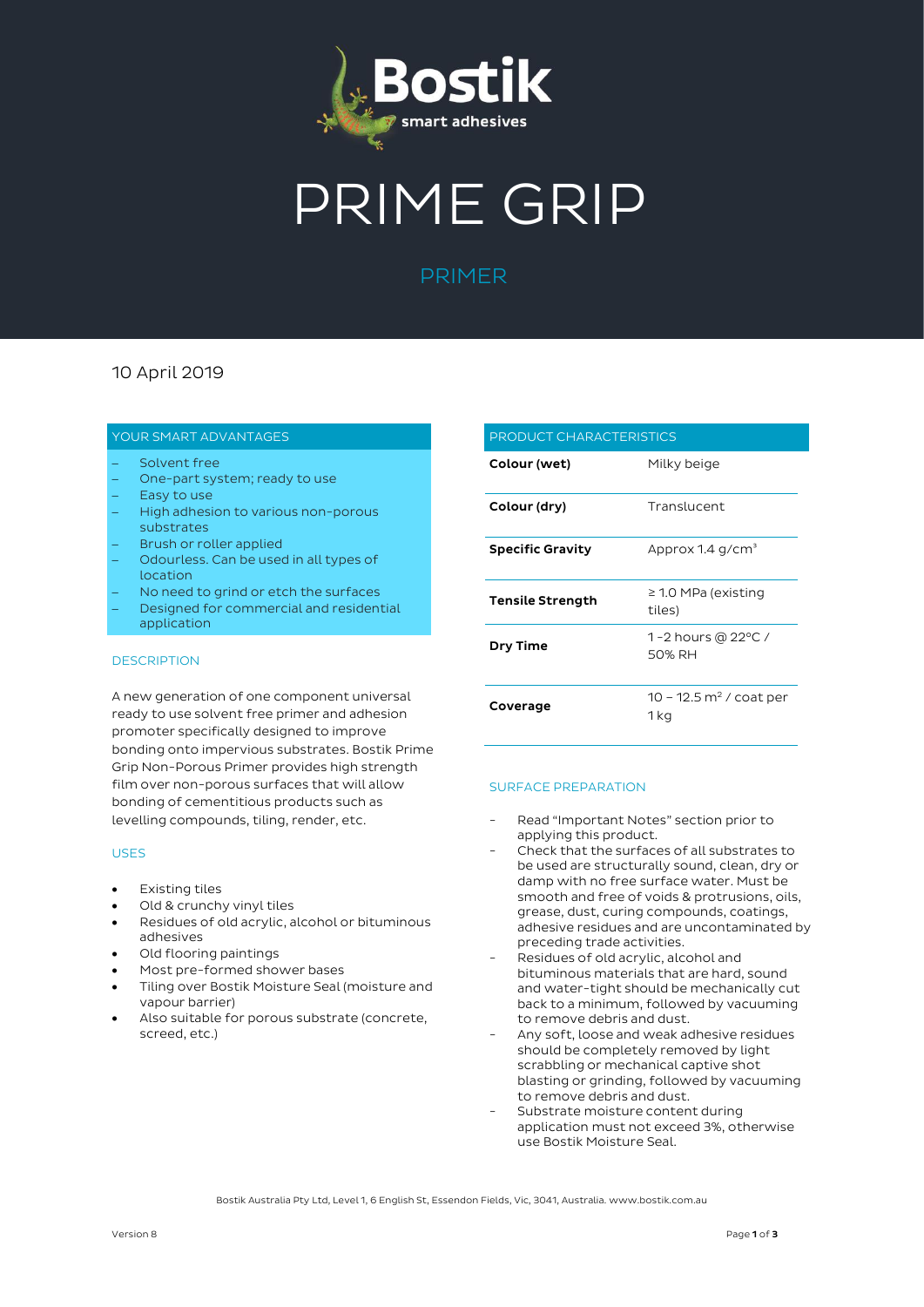## BOSTIK PRIME GRIP

#### APPLICATION

- Generally it does not require mixing, however if the product has been stored or not used for longer period it will require stirring.
- Bostik PrimeGrip Non-Porous Primer can be applied by brush for small areas. It is best recommended to always apply the product using an 8mm short nap roller.
- Application of Bostik UL levelling compounds, ASA Tile adhesives and Bostik Patchfix range must be applied within 24 hours after the application of the primer. Exceeding 24 hours will require recoating with Bostik PrimeGrip Non-Porous Primer.

#### Impervious Substrates

Apply an even thin coat using a roller (approx 100 g/m2). Do not over apply. Avoid puddle formation. Allow to dry for approx 1 – 2 hours prior to over-coating with self levelling compounds, cement based tile adhesives or other cementitious construction products. Drying rate varies and will depend on site conditions and porosity of the substrate.

| <b>Impervious</b>       | Application               |
|-------------------------|---------------------------|
| substrates              | rate                      |
| Existing ceramic tiles  | 80 – 100 g/m <sup>2</sup> |
| (terracotta, porcelain, |                           |
| terrazzo and other      |                           |
| types)                  |                           |
| Existing crunchy vinyl  | 100 $g/m^2$               |
| tiles                   |                           |
| Residues of old         | 100 g/m <sup>2</sup>      |
| acrylic paints,         |                           |
| alcohols or             |                           |
| bituminous materials    |                           |
| Old floor coatings      | 100 $g/m^2$               |
| Bostik Moisture Seal    | 100 $q/m^2$               |
| (moisture barrier)      |                           |
| Pre-formed shower       | 100 g/m <sup>2</sup>      |
| bases                   |                           |

Do not dilute.

Discard any material which has exceeded the recommended working time of the product

All workmanship must be carried out in accordance with AS3958.1-2007 and good workmanship practices

#### COVERAGE

1 Kg of Bostik Prime Grip will cover approximately 10 - 12.5m<sup>2</sup> per coat. (7kg pail will cover approx 70 - 87.5m<sup>2</sup> for one coat)

#### CLEANING

Warm soapy water will remove product from tools & equipment prior to full cure

#### STORAGE AND SHELF LIFE

12 Month shelf life when stored unopened between 5ºC and 30ºC. Protect from excessive heat, direct sunlight, moisture and freeze/thaw.

#### IMPORTANT NOTES

- The recommended instruction steps as detailed in this Technical Data Sheet may not be applicable in every application. It is important for the end-user to perform onsite test to ensure compatibility of the product.
- Bostik Technical Department must approve any modification or variances to this technical data sheet in writing followed by the issuance of an amended Technical Data Sheet.
- All workmanship (including movement joints) must be carried out in accordance with AS3958.1-2007 and relevant building codes.
- This product is formulated for "brush application" for small areas and "roller application" large areas.
- Not suitable for fully immersed and continuous wet applications.
- For internal dry and wet areas over Bostik Moisture Seal.
- For external application but limited to vertical applications. For floor applications to be used over Bostik Moisture Seal. Ensure there is no ponding.
- Do not apply to flooring areas when underfloor heating is in operation.
- Levelling Compounds & Concrete Repairs: Bostik UL and Patchfix ranges are compatible to be used directly over Bostik Prime Grip Non-Porous Primer.
- Working temperature: +8°C to +30°C. Material and substrate temperature should not be below +10°C.
- Suitable to most pre-formed shower bases. May require pre-adhesion check prior to use to ensure suitability of the product
- Use Bostik N40 Primer for other non-porous substrates such as PVC, plastic, and most metals.
- Any intended application of the primer outside of recommended installation should be referred to Bostik Technical Services for approval.
- Protect contents of pail from excessive heat. and freeze/thaw prior to use.
- Contact Bostik for advice before commencing work if substrates or tiles are unusual or non-traditional or if there is any uncertainty regarding suitability or preparation
- In all cases, test areas must be performed to ensure suitability of the product for the intended use.

Bostik Australia Pty Ltd, Level 1, 6 English St, Essendon Fields, Vic, 3041, Australia. www.bostik.com.au